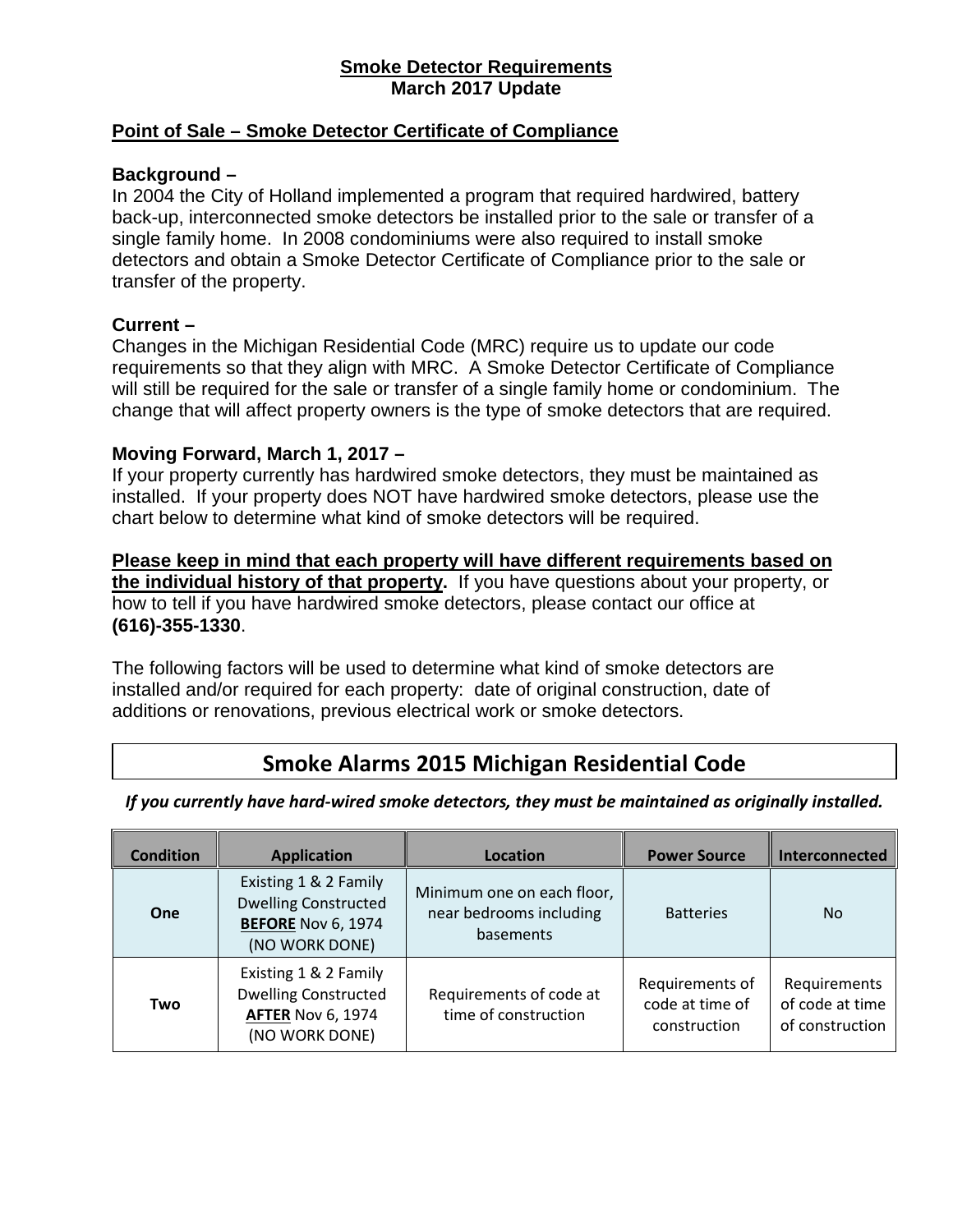## **New Construction & Remodeling**

The current Michigan Residential Code requires hardwired smoke detectors be installed when certain types of work are conducted (condition three on the chart below). Hardwired, battery back-up, interconnected smoke detectors are required in the area where the work is being conducted. Additional hardwired, or battery detectors may be required, depending on the scope of the project.

Hardwired detectors ARE REQUIRED for:

- Most Additions
- Adding a new bedroom or sleeping area

Hardwired detectors will be required in the area where the construction is taking place. Additional battery operated detectors will be required based on the chart above (condition one or two), for the portion of the house not undergoing renovation. Additional carbon monoxide detectors may be required.

# **Smoke Alarms 2015 Michigan Residential Code**

*If you currently have hard-wired smoke detectors, they must be maintained as originally installed.*

| <b>Condition</b> | <b>Application</b>                                                                                                 | Location                                                                                      | <b>Power Source</b>                                | Interconnected                                     |
|------------------|--------------------------------------------------------------------------------------------------------------------|-----------------------------------------------------------------------------------------------|----------------------------------------------------|----------------------------------------------------|
| <b>Three</b>     | Additions, alterations,<br>repairs that require a<br>building permit for ALL<br>existing 1 & 2 family<br>dwellings | - Minimum one on each<br>floor, near bedrooms<br>including basements<br>- Inside each bedroom | Requirements of<br>code at time of<br>construction | Requirements<br>of code at time<br>of construction |
| Four             | NEW 1 & 2 Family<br><b>Dwellings</b>                                                                               | - Minimum one on each<br>floor, near bedrooms<br>including basements<br>- Inside each bedroom | Hardwired with<br>battery backup                   | Yes                                                |

If you have questions about these requirements, please contact our office at **(616) 355-1330** or [cns@cityofholland.com](mailto:cns@cityofholland.com) If an electrical permit is required, it may be obtained by a licensed contractor or owner who lives in the home.